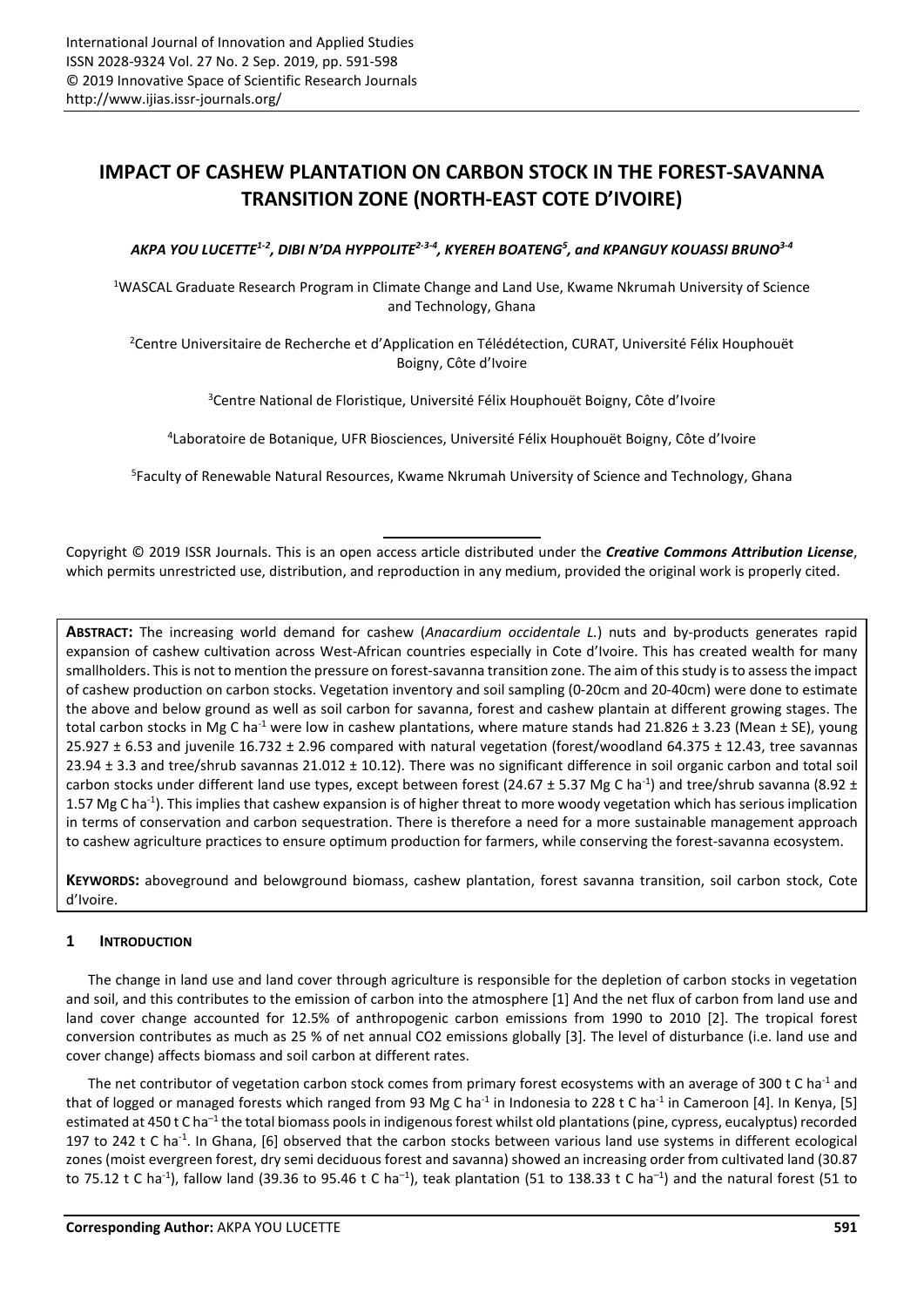326.75 t C ha<sup>-1</sup>), thus revealing a dependency in terms of land use and also in terms of environmental conditions. More recently, plantation forests and other agroforestry practices were encouraged in the afforestation, reforestation and climate mitigation measures to enhance carbon sequestration and to maintain *in situ* carbon [5]. Several studies were conducted to assess carbon stocks of forest and perennial plantations for instance, rubber trees plantations [7] [8] [9], palm oil plantations [10] [11] [12] [13] [14] ), for cocoa [15] [16]. However few studies assessed and monitored the amount of carbon stored in cashew (*Anacardium occidentale L.*) plantations. Cashew is a perennial crop that thrives under different soil and climatic conditions [17]. Identified as an agroforesty system, cashew plantations are likely to contribute in the current climate change mitigation process through its carbon sequestration potential [18]. Cashew is also said to have a positive effect on land restoration and soil conservation (because it slows down erosion, one of its qualities acknowledged by West African countries). Recently, there is an important expansion of cashew in West Africa countries mainly driven by a high demand of cashew nuts and kernel at world level [19] [20]. Cashew production has then contributed to improve livelihoods of farmers and even to the national economy in some countries. Moreover, projections suggest that this demand will continue increasing by 2020. The world cashew kernel demand is expected to grow by 5.9% per annum and the cashew demand would increase with a percentage growth of 4.6% [21]. There is therefore a need to assess its contribution in the global carbon storage process. Thus the aim of this study is to assess the impact of cashew production on carbon stocks in the forest-savanna transition zone. The hypothesis was that the conversion of natural vegetation to cashew plantation would lead to a decrease in carbon stocks.

# **2 MATERIALS AND METHODS**

## **2.1 STUDY AREA**

The study area is located within the forest-savanna transition ecological zone (latitudes 8°26 N and 7°20 N and longitudes 3˚32 W and 3˚28 W) (Figure 1). The average rainfall is between 800 mm and 1400 mm per annum, and average temperature ranging from 26˚C to 27˚C [22]. The mean monthly temperature is between 24˚C and 28.6˚C, with the highest value (more than 27 °C) occurring during the long dry season. The relative humidity has a unimodal curve going from 82% during the rainy periods to the minima of 50% in January. The vegetation, reflecting its geographical and climatic position, is mainly made up of savanna woodlands, tree savanna and shrub savanna. The site which is under lateritic deposit is close to the Comoe National Park [23] . Many riparian forests are observed along the rivers whilst dense forest islands are scattered mainly on hilltops. Soils are mainly acrisols (82%) followed by luvisols and cambisols according to the FAO classification. that the soils are mainly disturbed or typical with hard ground (at middle or low depth) and with some eutrophic brown soils.



*Fig. 1. Land use/cover map of the study area*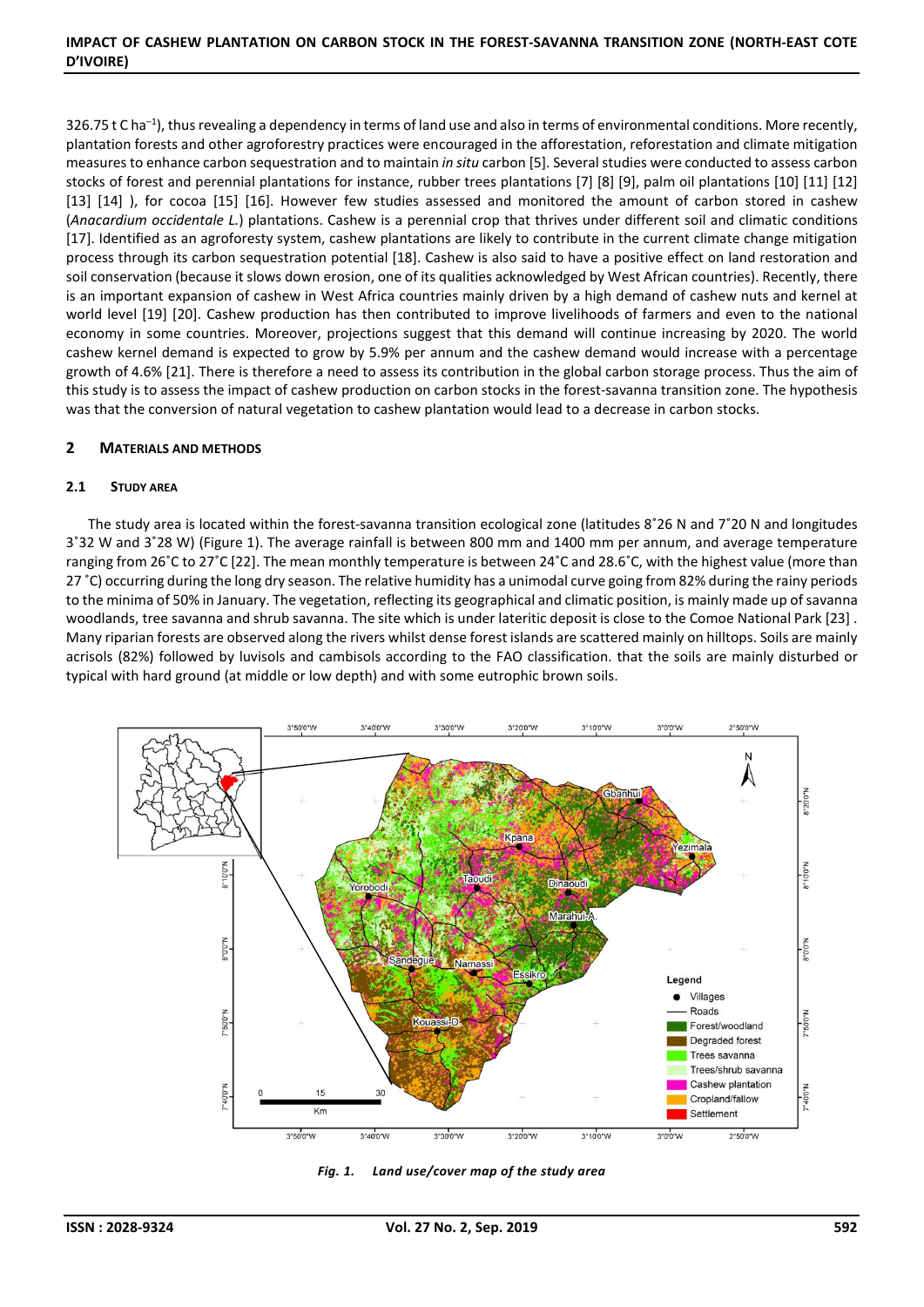## **2.2 SAMPLING METHODS**

Several plots were randomly selected and established with size of 20 m x 20 m in cashew plantations along a chronosequence at various stages of growth (0-4 years n=23; 5-8 years n=30 and greater than 9 years n=26 ) and in other land cover types (forest/woodland n=26; tree savanna n=24 and tree/shrub savanna n=23).

 For aboveground biomass (AGB), all trees with diameter at breast height of 1.3 m (DBH) greater than 5 cm were identified and DBH measured. The above biomass was estimated using pantropical allometric regression equations developed by [24] for dry forest.

$$
AGB = \rho \exp^{(-0.667 + 1.78 \ln(DBH) + 0.207 (lnDBH)^{2} - 0.208 (lnDBH)^{3}}
$$
 Eq. (1)

Where AGB = above ground biomass (Mg C ha<sup>-1</sup>); DBH = Diameter at Breast Height (m);  $p =$  the wood density of three species.

The mass of cashew was estimated from the allometric equation developed for cashew in Northeast Brazil [25 as:

| AGB = 1.398 DBH - 0.097 | Eq. $(2)$ |
|-------------------------|-----------|
|                         |           |

And the belowground biomass (BGB) was derived using [26] equation.

| Eq. $(3)$ |  |
|-----------|--|
|           |  |

Where BGB = belowground biomass of tree species (Mg C ha<sup>-1</sup>)

Soil samples were collected at two depth intervals 0-20 cm and 20-40 cm for each land use type (n=10 for 0-4 years plantations; n=9 for 5-8 years; n=10 for greater than 9 years plantations; n=9 for forest/woodland; n=8 for tree savanna; and n=8 for tree/shrub savanna). Samples were air dried for five days and sieved through a 2-mm sieve prior to laboratory analyses. The soil organic content was determined at the laboratory using the wet oxidation Walkley Black. Soils for bulk density were taken in the soil pit for each of the two depth intervals, using the sand replacement method [27]. Each soil samples is a composite of 5 replicate samples. The following equation was used to estimate the soil organic carbon per unit area [28] (Hairiah *et al.*, 2011):

$$
SOC = \%C \times BD \times Depth
$$

Where: SOC = Carbon stock in soil organic carbon for sample plot (Mg C ha<sup>-1</sup>); %C = Soil organic carbon concentration for sample plot obtained from laboratory measurement; BD = Soil bulk density of fine (< 2 mm) fraction of mineral soil in sample plot determined in the laboratory (g cm<sup>-3</sup>); Depth = depth to which soil sample is collected in sample plot (cm).

The overall total carbon for each land use classes was computed by sum of aboveground, belowground and soil carbon.

## **2.3 STATISTICAL ANALYSIS**

Data collected and generated were subjected to the common descriptive analysis and differences between land use classes in terms of carbon stocks were tested using analysis of variance (ANOVA) and LSD fisher tests with a 95% confidence interval. The SPSS 16 package was used.

## **3 RESULTS**

## **3.1 BIOMASS AND SOIL CARBON STOCKS**

The mean value of biomass carbon for each compartment is presented in Table 1. And the ranking system in terms of total biomass carbon followed the same pattern than above ground and below ground biomass: forest/woodland > trees savanna > tree/shrub savanna > Pl 9+ > Pl 5-8 > Pl 0-4.

|  |  |  | Table 1. Mean (± SE) of stand biomass carbon pools for various land use/ land cover classes |
|--|--|--|---------------------------------------------------------------------------------------------|
|--|--|--|---------------------------------------------------------------------------------------------|

| Land use/ land cover classes | AGB Carbon (Mg ha $^{-1}$ ) | BGB Carbon (Mg ha $^{-1}$ ) | Total Biomass Carbon (Mg C ha <sup>-1</sup> ) |
|------------------------------|-----------------------------|-----------------------------|-----------------------------------------------|
| FOR_WD                       | $62.16 \pm 9.01$            | $12.50 \pm 1.68$            | $36.17 \pm 5.35$                              |
| TR SAV                       | $22.63 \pm 2.25$            | $5.37 \pm 0.47$             | $13.99 \pm 1.37$                              |
| TR SHR                       | $19.58 \pm 5.14$            | $4.54 \pm 1.25$             | $12.06 \pm 3.08$                              |
| PI 0-4                       | $1.11 \pm 0.27$             | $0.36 \pm 0.07$             | $0.74 \pm 0.17$                               |
| PI 5-8                       | $5.57 \pm 0.6$              | $1.55 \pm 0.15$             | $3.56 \pm 0.37$                               |
| $PI9+$                       | $11.34 \pm 1.24$            | $2.91 \pm 0.5$              | $7.12 \pm 0.76$                               |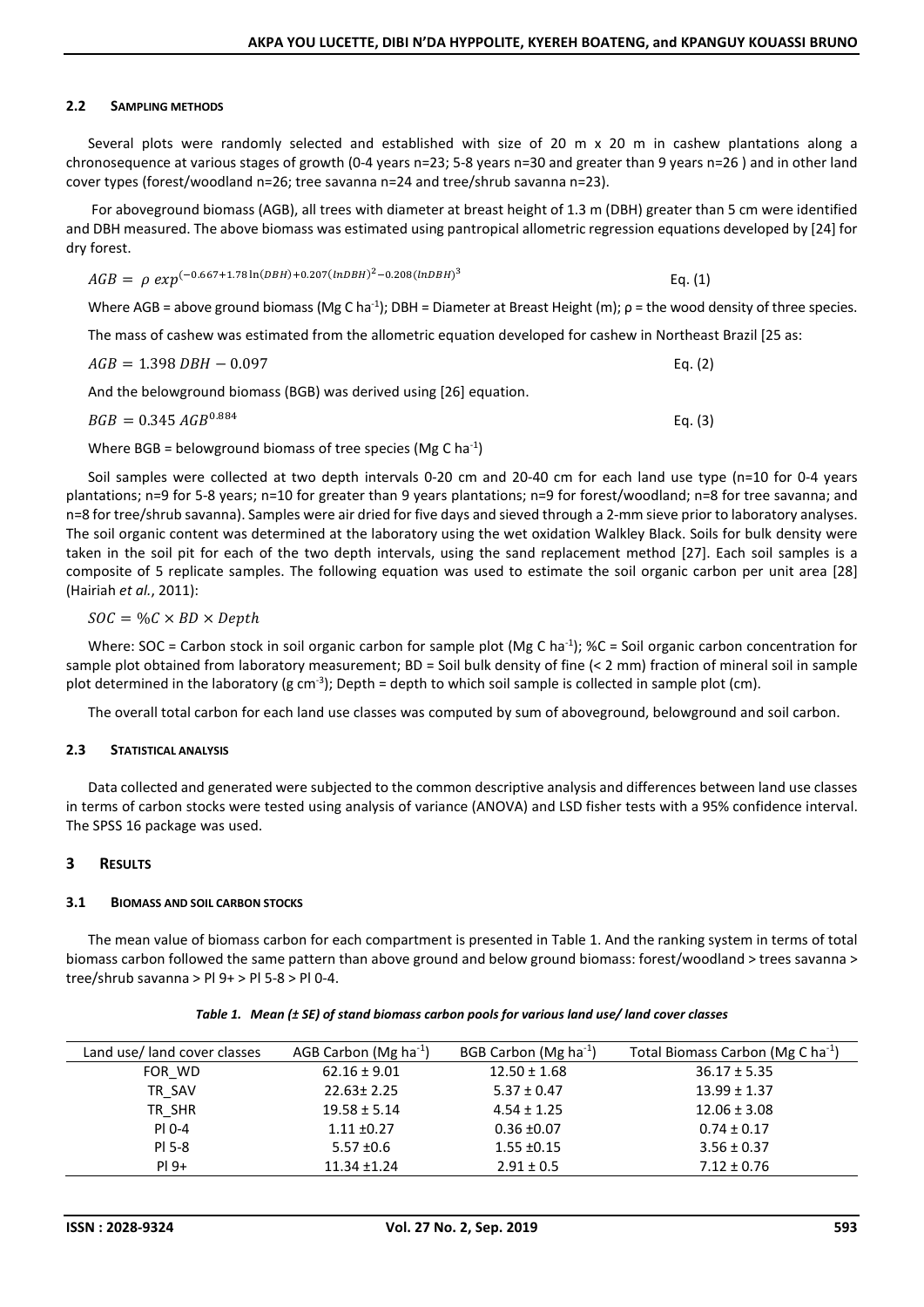## **IMPACT OF CASHEW PLANTATION ON CARBON STOCK IN THE FOREST-SAVANNA TRANSITION ZONE (NORTH-EAST COTE D'IVOIRE)**

ANOVA statistical comparison was used to assess the difference in mean of total carbon between each land use/ land cover class after normality of data was tested. There were significant differences in stand carbon stocks between forest/woodland and the other land use/ land cover classes ( $p < 0.05$ ) and between tree savanna and juvenile plantation. However, carbon stocks were not significant between tree savanna, tree/shrub savanna, young and mature plantations. Furthermore, tree/shrub savanna was not statistically different from all plantations.

In terms of soil carbon, there was a different trend. Forest/woodland and cashew plantation recorded high value of soil carbon compared to savanna (Table 2). However, the LSD test showed that were no significant variations in the mean of total soil carbon stocks across the six land use classes, except between forest/woodland and tree/shrub savanna (*p < 0.05*).

|        |                 | SOC (%)         | Bulk density (g $cm^{-3}$ ) |                 |                 | Carbon stock (Mg C ha <sup>-1</sup> ) | Soil Carbon (Mg C ha <sup>-1</sup> ) |
|--------|-----------------|-----------------|-----------------------------|-----------------|-----------------|---------------------------------------|--------------------------------------|
|        | $0-20$ cm       | 20-40 cm        | $0-20$ cm                   | 20-40 cm        | $0-20cm$        | 20-40cm                               | $\overline{\phantom{a}}$             |
| FOR WD | $1.56 \pm 0.3$  | $0.70 \pm 0.2$  | $1.12 \pm 0.2$              | $0.85 \pm 0.1$  | $21.93 \pm 5.8$ | $4.11 \pm 1.1$                        | 24.67±5.37                           |
| TR SAV | $0.79 \pm 0.1$  | $0.75 \pm 0.2$  | $0.66 \pm 0.07$             | $0.70 \pm 0.06$ | 7.46±1.26       | $7.68 \pm 3.44$                       | $13.22 \pm 3.44$                     |
| TR SHR | $1.59 \pm 0.49$ | $0.22 \pm 0.02$ | $0.63 \pm 0.05$             | $0.63 \pm 0.27$ | $7.36 \pm 1.68$ | $2.51 \pm 0.39$                       | $8.92 \pm 1.57$                      |
| PI 0-4 | $1.54 \pm 0.26$ | $1.19 \pm 0.29$ | $0.55 \pm 0.18$             | $0.67 \pm 0.03$ | $7.74 \pm 2.14$ | $8.0 \pm 2.77$                        | 15.75±5.37                           |
| PI 5-8 | $1.20 \pm 0.2$  | $0.68 \pm 0.14$ | $0.571 \pm 0.09$            | $0.69 \pm 0.04$ | 19.05±6.68      | $5.132 \pm 1.18$                      | 23.15±6.48                           |
| $PI9+$ | $1.31 \pm 0.29$ | $0.74 \pm 0.15$ | $0.62 \pm 0.06$             | $0.66 \pm 0.29$ | $9.26 \pm 2.11$ | $4.86 \pm 1.43$                       | $13.63 \pm 2.72$                     |

|  | Table 2. Mean (± SE) of soil carbon parameters under all land use/ land cover classes |
|--|---------------------------------------------------------------------------------------|
|--|---------------------------------------------------------------------------------------|

#### **3.2 TOTAL CARBON STOCKS BETWEEN LAND USE CLASSES**

The total carbon stocks (biomass + soil) showed a large contribution of soil carbon for cashew plantations (65 to 90 %) compared to natural vegetations (less than 50%) (Figure 2). Forest/woodland had an average value of 62.21 Mg C ha-1, followed by savannas (29.13 to 21.91) Mg C ha-1) and cashew plantations (27.74 to 21.24 Mg C ha-1). The lowest value was observed in juvenile cashew plantations. Comparing total carbon stock for all the land use/ land cover classes, it can be observed that variations between forest/woodland and the other land use/ land cover classes were statistically significant (savanna and young plantation at *p < 0.05* and juvenile and mature plantations at *p < 0.01*). There were no significant differences between tree savanna and tree/shrub savanna (*p<0.05*). No statistically significant differences were noted among carbon stocks of the different plantation ages despite the high mean carbon stock of young and mature plantations compared to juvenile plantations. Variation of total carbon stock between savanna and plantation was also not statistically significant at 95% confidence.



*Fig. 2. Mean total carbon stock pools for all selected land use/ land cover classes. Different letters indicate statistically different means (LSD test, P ≤ 0.05)*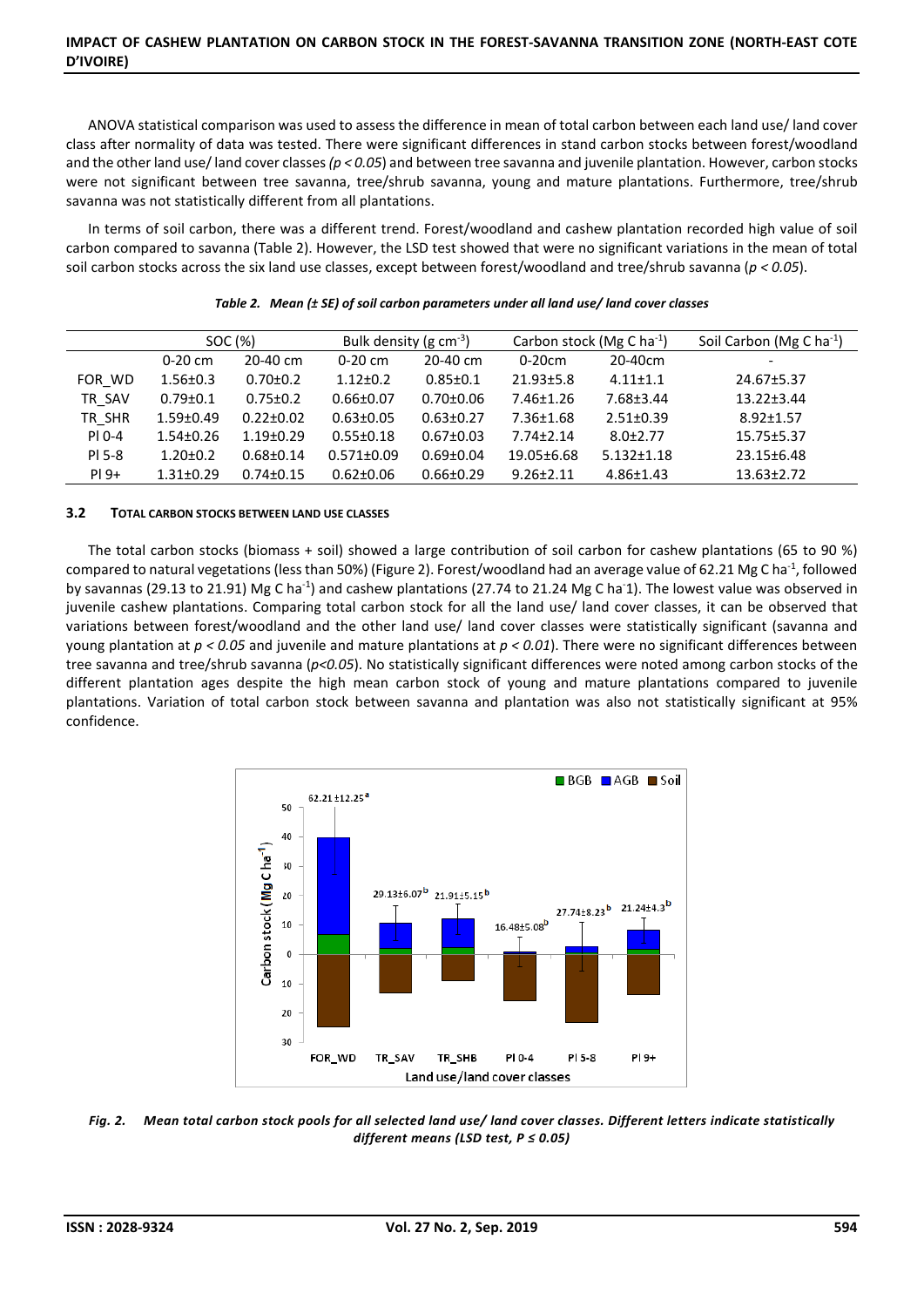Thus, taken any natural vegetation as benchmark, loss of carbon stocks from conversion to cashew plantations was analysed. Thus, conversion from forest/woodland to cashew plantation might lead to a progressive total loss of about 75%, 55%, and 65% respectively at juvenile, young to mature growth stages. In the case of tree savanna, the first stage of maturity resulted of about 43% of carbon loss, and then finished at 27% of loss at mature stage. Finally the loss for trees/shrub savanna is about 27 % for juvenile plantation and negligible (less than 5%) for mature plantation.

# **4 DISCUSSION**

# **4.1 BIOMASS CARBON STOCK**

Biomass carbon of forest/woodland was as expected higher than that for both savannas and plantations whilst savannas had higher carbon stocks than plantations. Forest/woodland recorded an average biomass carbon value of 36.17 ± 5.34 Mg ha<sup>1</sup>. This amount is low compared to what [6] Adu-Bredu *et al.* (2008) found for dry semi deciduous forest (156 Mg ha<sup>-1</sup>) and range values for tropical humid forest given by [29] The results are close to weighted mean aboveground carbon ranging from 13.5  $\pm$  2 to 29.8  $\pm$  5 Mg ha<sup>-1</sup>for the Miombo woodland [30] and much closer to carbon stock (9 - 113 Mg ha<sup>-1</sup>) of the vegetation type called degraded savannas and remnant forest as described by [31. For savannas both tree savanna and tree/shrub savanna were not different in terms of biomass carbon according to the LSD. Savannas within this area were characterised by few trees per hectare because many of them had a DBH < 5 cm probably as a result of high bush fire occurrence that affect smaller trees more severely and retard their growth and recruitment into bigger diameter classes [32], [33], [34] or a combination of fire and grazing [35] ). Studies showed that savannas that are highly subjected to fire have trees with smaller size both in height and basal area than other areas less affected by fire and termites [34. Fires reduce considerably woody vegetation and therefore affects biomass production and carbon stocks [36]. This study revealed a low biomass carbon storage capacity of cashew plantations from 1.01 to 7.18 Mg ha<sup>-1</sup> compared to natural vegetation, but with no significant difference with savannas. Similar studies on cashew are not available for comparison but compared to other trees plantations such as cocoa, oil palm or rubber, cashew can be seen as a poor carbon sink. Therefore conversion from forest/woodland to cashew plantations is likely to reduce biomass carbon stock significantly but less so for savannas. The cashew biomass equation of [37] was based on DBH and wood density however, [38] revealed the importance of litter fall in cashew biomass estimation. In the present study, litter was not taken into account because data were collected at a time when litter had been removed by farmers during weeding.

# **4.2 SOIL CARBON STOCK**

Impact of cashew plantations at different growing stages on soil carbon was assessed at surface and subsurface. Soil organic carbon measured ranged between 1.2 to 1.54 at surface and 0.67 to 1.93 at subsurface with the lowest values associated with young plantations and the highest with juvenile plantations. No significant difference was observed between SOC under natural vegetation and plantations. This implies that in the forest-savanna transitional zone cashew may not have effect on SOC variations. This situation was observed by [39] who did not find any difference between logged forest and 35-year cashew plantation in different soil parameters such as organic carbon, nitrogen, exchangeable calcium and magnesium, and available phosphorus. SOC did not show depth dependency as observed in another study for till agriculture [40]. Changes in land use or land cover agriculture practices are often responsible to change in SOC either positively or negatively. [41] explained that crop removal associated with monoculture agriculture systems during harvesting leads to depletion of carbon available for recycling in the systems. In the current study however, no variations in soil carbon were observed between cashew planted areas and the natural vegetation.

# **4.3 TOTAL CARBON STOCKS**

Comparison of natural vegetation to cashew plantations showed that the contribution of soil carbon to the total carbon stocks is higher in plantations. In natural vegetation soil carbon formed between 37 to 50% of the total carbon stocks whereas in cashew plantations, it ranged from 61% to 93.75%. This was the case of *Vittelaria paradoxa* and *Faidherbia albida* parklands, where soil carbon highly contributed to the total carbon stock [4]. [6] also observed an important input of soil carbon in the total stock for cultivated areas. This shows that in the absence of heavy biomass, total carbon stocks are largely determined by amount of carbon stored in the soil. Cashew plantations in the present study had lower carbon stocks compared to the natural vegetation. The average values were about 16 Mg C ha<sup>-1</sup> for juvenile, 28 Mg C ha<sup>-1</sup> for young and 21 Mg C ha<sup>-1</sup> for mature plantations. These values are very low compared to what [42] estimated in Indonesia for cashew using CO<sub>2</sub> Fix Model. Carbon stock was estimated at 33.8 Mg C ha<sup>-1</sup>, for plantations between 5 years and 10 years, and might get to 74 Mg C ha<sup>-1</sup>around 25 years. Assessment of the change in carbon stocks when natural vegetation is converted to cashew plantation showed the major loss to occur when forest/woodland is replaced by cashew. Based on the mean carbon stock estimated, nearly 48 t/ha of carbon might be lost from forest at the earlier stage of establishment. During the development process until the mature growth stage, only about 20% of the lost carbon might be recovered by cashew plantation. This represents a total loss of 40 t/ha (80%). This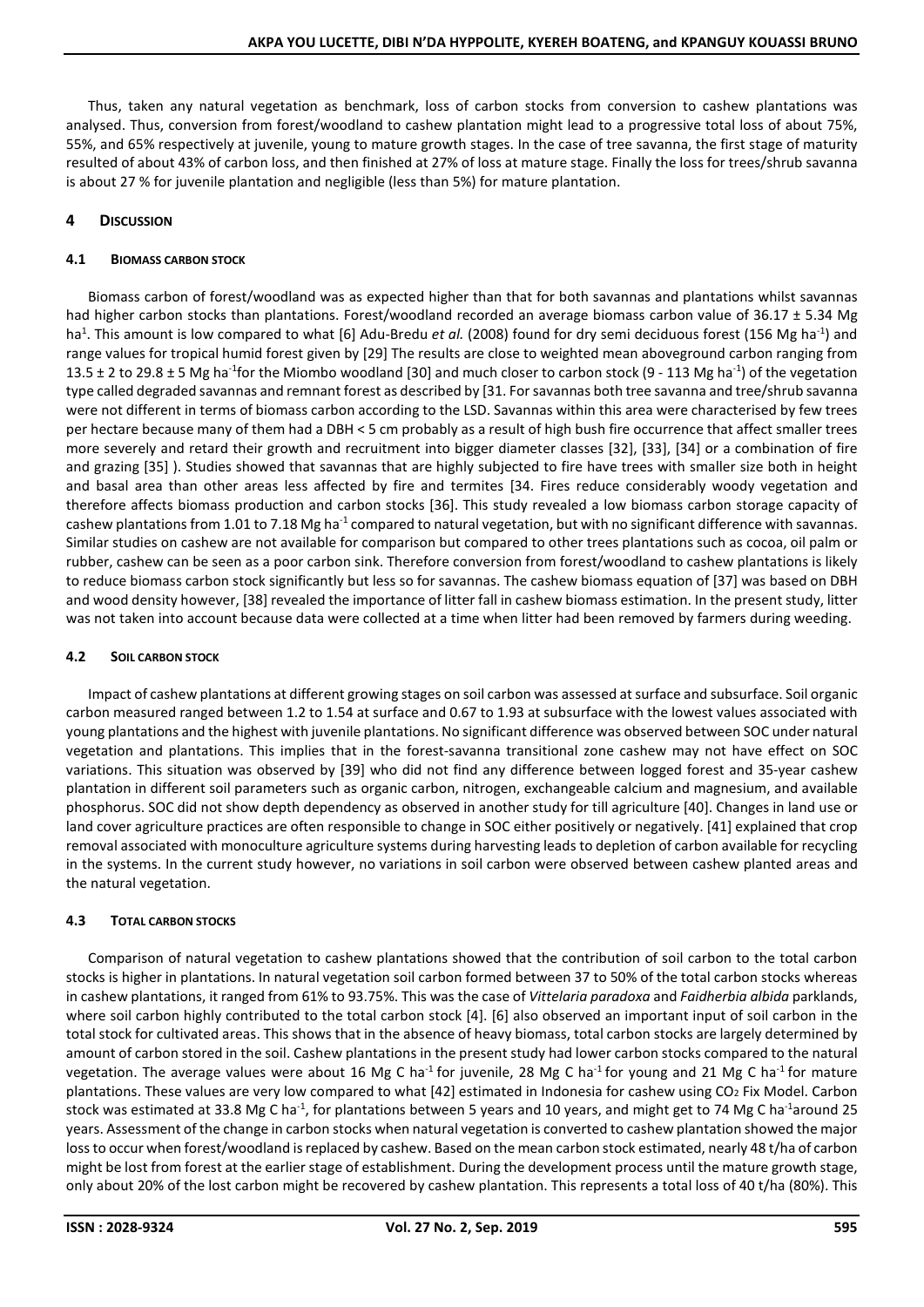result is comparable to carbon lost when forest is cleared for agricultural purposes in dry semi-deciduous forests [6]. In Brazil cashew orchards are responsible for the loss of carbon during forest conversion and nitrogen emission during cultivation because of the use of fertilizers [43]. On the other hand, cashew plantations established in savanna areas are likely to restore the loss of about 8 t/ha carbon at the mature growing stage. Therefore, the use of marginal lands for cashew plantations is highly recommended to ensure biodiversity conservation and carbon gain

# **5 CONCLUSION**

Forest/woodland had distinctly higher levels of biomass carbon compared to other land use/classes and carbon stocks were generally about 4.5 times higher in natural vegetation than in plantations. Values of soil carbon from plantations at various growth stages did not differ statistically from those for natural vegetation. These soil carbon pools contributed highly to the total carbon of each land/cover classes and influenced the overall pattern of carbon stocks in the landscape. Consequently forest/woodland total carbon was significantly higher than other land use/cover classes whilst carbon stocks in savannas were not statistically different from those of plantations. There was an increase trend of carbon stock in cashew plantation, but it was not plantation age classes-dependent. The conversion of natural vegetation (forest) to cashew as a monoculture system results in a significant reduction in carbon stocks therefore to ensure better management of the transitional zone for carbon stocks enhancement. It is recommended that the policy on the forest savanna transitional zone management should encourage the use of marginal or already degraded lands for cashew establishment to reduce the pressure on areas better stocked with trees.

## **ACKNOWLEDGEMENTS**

The authors are grateful to German Ministry of Science and Education (BMBF) through WASCAL for fully funding this research.

## **CONFLICT OF INTEREST**

The authors declare that they have no conflict of interest.

#### **REFERENCES**

- [1] T. L Sohl, B. M. Sleeter, Z. Zhu, K. L. Sayler, S. Bennett, M. Bouchard, and W. Acevedo, "A land-use and land-cover modelling strategy to support a national assessment of carbon stocks and fluxes," Applied Geography, vol. 34, pp 111-124, 2012.
- [2] R.A Houghton, "Carbon emissions and the drivers of deforestation and forest degradation in the tropics," Current Opinion in Environmental Sustainability, vol.4, no. 6, pp.597-603, 2012.
- [3] C. A Palm,., T. Tomich, M. Van Noordwijk, S.Vosti, J.Alegre, J.Gockowski, and L.Verchot, "Mitigating GHG emissions in the humid tropics: Case studies from the Alternatives to Slash-and-Burn Program (ASB)," Environ. Dev. Sust., vol. 6**,** pp. 145- 162, 2007.
- [4] O. Takimoto, *Carbon Sequestration Potential of Agroforestry Systems in the West African Sahel: An Assessment of Biological and Socioeconomic Feasibility*. PhD, University of Florida**,** 184, 2009.
- [5] L. M. A Omoro, M. Starr, and P. K. E. Pellikka, "Tree biomass and soil carbon stocks in indigenous forests in comparison to plantations of exotic species in the Taita Hills of Kenya", Silva Fennica, vol 47, issue 2**,** no.18, 2013.
- [6] S. Adu-Bredu, M. K. Abekoe, E.Tachie-Obeng, and P.Tschakert, Carbon stock under four land use systems in three varied ecological zones in Ghana. . Africa and the Carbon Cycle Proceedings of the Open Science Conference on "Africa and Carbon Cycle: the CarboAfrica project". Accra (Ghana) 25-27 November 2008.
- [7] V. H. L Rodrigo, E. S Munasinghe,. and U. A. D. P Gunawardena,.. "Development of a simple protocol for in situ assessments of timber, biomass and carbon in the rubber layer". In: N.M. Mathew, C. K. J., M.G.S. Nair, K.K. Thomas, G.C. Satisha, P. Srinivas, A.C. Korah, A.S. Ajitha, L. Joseph (Eds.), Preprints of Papers. (ed.) International Natural Rubber Conference, Rubber Research Institute of India, Cochin (2005), pp. 246-255, 2005.
- [8] J. C.Yang, J. H.Huang, J. W.Tang, Q. M Pan,. and X. G Han, "Carbon sequestration in rubber tree plantations established on former arable lands in Xishuangbanna, SW China". Acta Phytoecologica Sinica, vol. 29 no. 2**,** pp.296-303, 2005.
- [9] J. B.Wauters, S.Coudert, E.Grallien, M.Jonard, and Q.Ponette, "Carbon stock in rubber tree plantations in Western Ghana and Mato Grosso (Brazil)," Forest Ecology Management, vol. 255**,** pp. 2347-2361, 2008.
- [10] E. Lamade, and J. P Bouillet, "Carbon storage and global change: the role of oil palm". Oléagineux, corps gras, lipides, vol. 12**,** pp. 154-160, 2005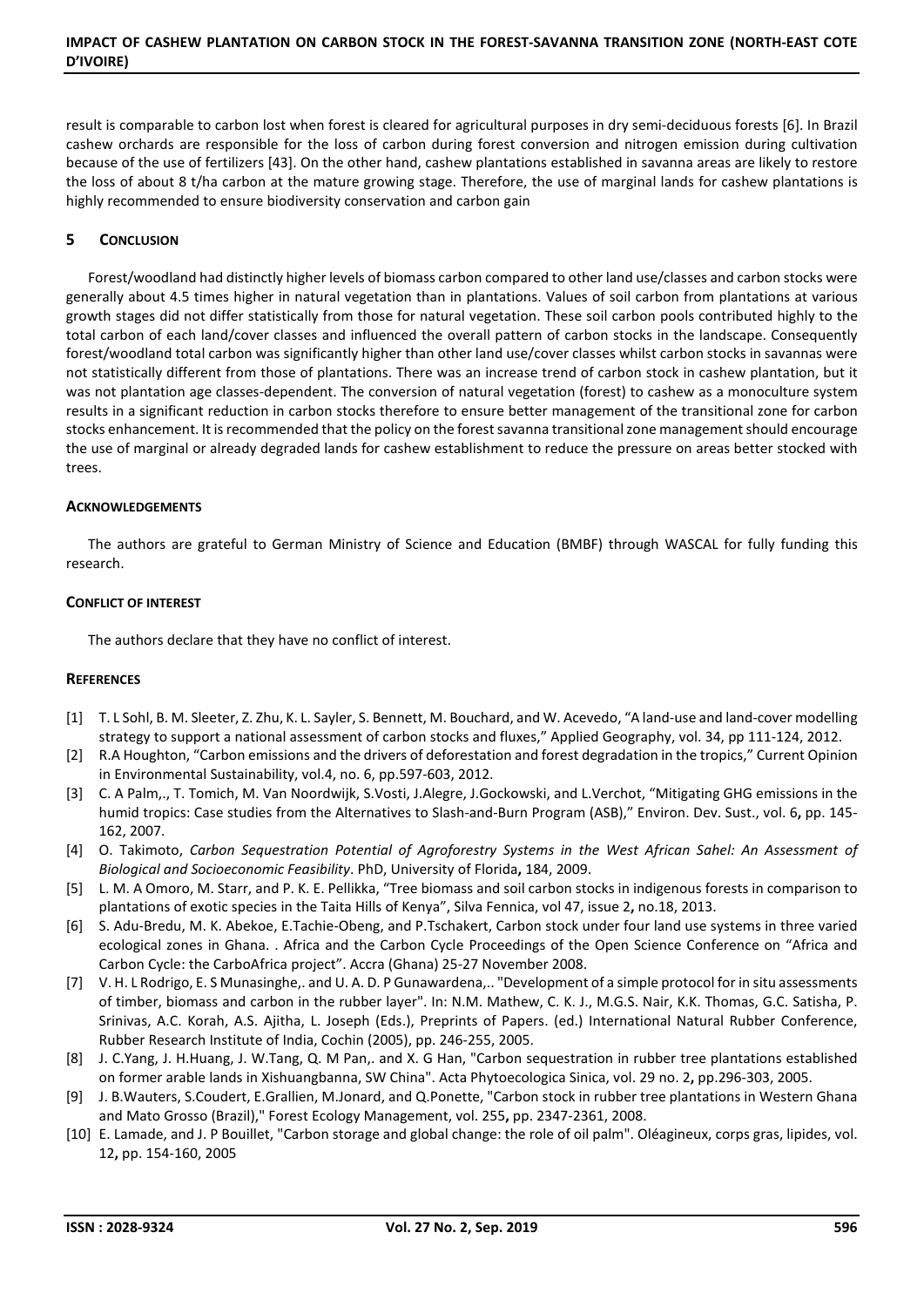- [11] L.Melling, K. J Goh, C.Beauvais, and R.Hatano, "Carbon flow and budget in young mature oil palm agroecosystem on deep tropical peat", Planter, vol. 84 no. 21, 2008
- [12] A. C. Morel, J.B. Fisher, Y.Malhi, "Evaluating the potential to monitor aboveground biomass in forest and oil palm in Sabah, Malaysia, for 2000-2008 with Landsat ETM+ and ALOS-PALSAR". International Journal of Remote Sensing, vol. 33, pp. 3614- 3639, 2012
- [13] T. B.Bruun, K.Egay, O.Mertz, and J.Magid, "Improved sampling methods document decline in soil organic carbon stocks and concentrations of permanganate oxidizable carbon after transition from swidden to oil palm cultivation". Agriculture, Ecosystems & Environment, vol. 178 pp. 127-134, 2013.
- [14] L. A.Frazão, K.Paustian, C. E. P.Cerri, and C. C. Cerri, "Soil carbon stocks under oil palm plantations in Bahia State, Brazil". Biomass and Bioenergy, 2014.
- [15] J.Jacobi, M. I.Pillco, M.Schneider, and S.Rist,. Biomass and Carbon Stocks Related to Ecological Complexity and Tree Diversity in Three Different Cocoa Production Systems. Resilience of agricultural systems against crises. Tropentag , September 19-21 , 2012, Gottingen Kassel/Witzenhausen, 2012.
- [16] L.Norgrove, and S.Hauser, "Carbon stocks in shaded Theobroma cocoa farms and adjacent secondary forests of similar age in Cameroon". Tropical Ecology, vol. 54 no. 1**,** pp. 15-22, 2013.
- [17] C. D Dedzoe, J. K Senayah, and R. D Asiamah, "Suitable Agro-ecologies for Cashew (Anacardium Occidentale L.) Production in Ghana". West African Journal of Applied Ecology, vol. 2**,** 1 p. 6, 2001
- [18] S. S.Stephens, and M. R.Wanger, "Forest plantation and biodiversity: a fresh perspective". Journal of Forestry, vol 5, no. 6, p.7. 2007
- [19] R. Venkattakumar, "Socio-Economic Factors for Cashew Production and Implicative Strategies : An Overview". Indian Res. J. Ext. Edu., vol. 9; no. 3**,** p 8, 2009
- [20] J. O.Lawal, O. O.Oduwwole, T. R.Shittu, and A. A.Muyiwa, "Profitability of value adistion to cashew farming households in Nigeria," African Crop Science Journal, vol. 19, no. 1**,** p 6, 2011
- [21] S. P.Malhotra, World Edible Nuts Economy, 2008
- [22] M Youan Ta, *Contribution de la télédétection et des systèmes d'informations géographiques à la prospection hydrogéologique du socle précambrien d'Afrique de l'Ouest : cas de la région de Bondoukou (Nord-Est de la Côte d'Ivoire)*.Thèse de Doctorat de l'Université de Cocody (Abidjan), Côte d'Ivoire.**,** pp. 259. 2008
- [23] A.Fournier, "Contribution à l'étude de la végétation herbacée des savanes de Ouango Fitini (Côte d'Ivoire), les grands traits de la phénologie et de la structure". Candollea vol. 38, no. 38**,** pp. 237-265, 1983
- [24] J.Chave, C.Andalo, S.Brown, M. A.Cairns, J. Q.Chambers, D.Eamus, H.Fölster, F.Fromard, , N.Higuchi, T.Kira, J.-P.Lescure, B. W.Nelson, et al., "Tree allometry and improved estimation of carbon stocks and balance in tropical forests," Oecologia, vol 45, pp.87-99, 2005
- [25] R.Avtar, W.Takeuchi, and H.Sawada, "Monitoring of biophysical parameters of cashew plants in Cambodia using ALOS/PALSAR data," Environmental Monitoring and Assessment, May 2012**,** pp.1-15, 2012
- [26] M. A.Cairns, S.Brown, E. H.Helmer, and G. A Baumgardner, "Root biomass allocation in the world's upland forests", Oecologia, vol. 111**,** pp.1-11, 1997
- [27] B. C.Punmia, and K.Jain, A. *Soil Mechanics and Foundations*, 2005
- [28] K.Hairiah, S.Dewi, F.Agus, S.Velarde, A.Ekadinata, S.Rahayu, and M.van Noordwijk, *Measuring Carbon Stocks Across Land Use Systems: A Manual. Bogor, Indonesia.* World Agroforestry Centre (ICRAF), SEA Regional Office, p.154, 2011
- [29] S. Brown, "Estimating biomass and biomass changes of Tropical Forests". FAO Forestry Paper 134, Rome, 1997
- [30] D. D.Shirima, P. K. T Munishi, S. L Lewis, N. D.Burgess, A. R Marshall, A.Balmford, R. D Swetnam, and E. M Zahabu, "Carbon storage, structure and composition of miombo woodlands in Tanzania's Eastern Arc Mountains," African Journal of Ecology, vol. 49**,** pp. 332-342, 2011
- [31] P. L. Woomer, , L. L.Tieszen, , G. G.Tappan, , A. Toure, and M.Sall,. Land use change and terrestrial carbon stocks in Senegal. Journal of Arid Environments, 59**,** 625-642. 2004
- [32] K. J.Hennenberg, F.Fischer, K.Kouadio, D.Goetze, B.Orthmann, K. E.Linsenmair, F.Jeltsch, and S.Porembski, "Phytomass and fire occurrence along forest–savanna transects in the Comoé National Park, Ivory Coast," Journal of Tropical Ecology, vol. 22, no. 3**,** p. 9, 2006.
- [33] D.Zida, L.Sawadogo, M.Tigabu, and P. C.Oden, "Dynamics of sapling population in savanna woodlands of Burkina Faso subjected to grazing, early fire and selective tree cutting for a decade," Forest Ecology and Management, vol. 243**,** pp. 102-115, 2007
- [34] A. B. N'Dri, J.Gignoux, S.Konate, A.Dembele, and D.Aıdara, "Origin of trunk damage in West African savanna trees: the interaction of fire and termites," Journal of Tropical Ecology, vol. 27**,** pp. 269-278, 2011
- [35] S. S. H.Biaou, *Tree recruitment in West African dry woodlands: The interactive effects of climate, soil, fire and grazing*. PhD Wageningen University, The Netherlands**,** 156. 2009.
- [36] F.Van Langevelde, C. A. D. M.Van de Vijver, L.Kumar, J.Van de Koppel, N.De Ridder, J.Van Andel, A. K.Skidmore, J. W.Hearne, L.Stroosnijder, W. J.Bond, H. H. T. Prins, and M. Rietkerk, "Effects of fire and herbivory on the stability of savanna ecosystems," Ecology and Society, vol. 84**,** pp. 337-350, 2003